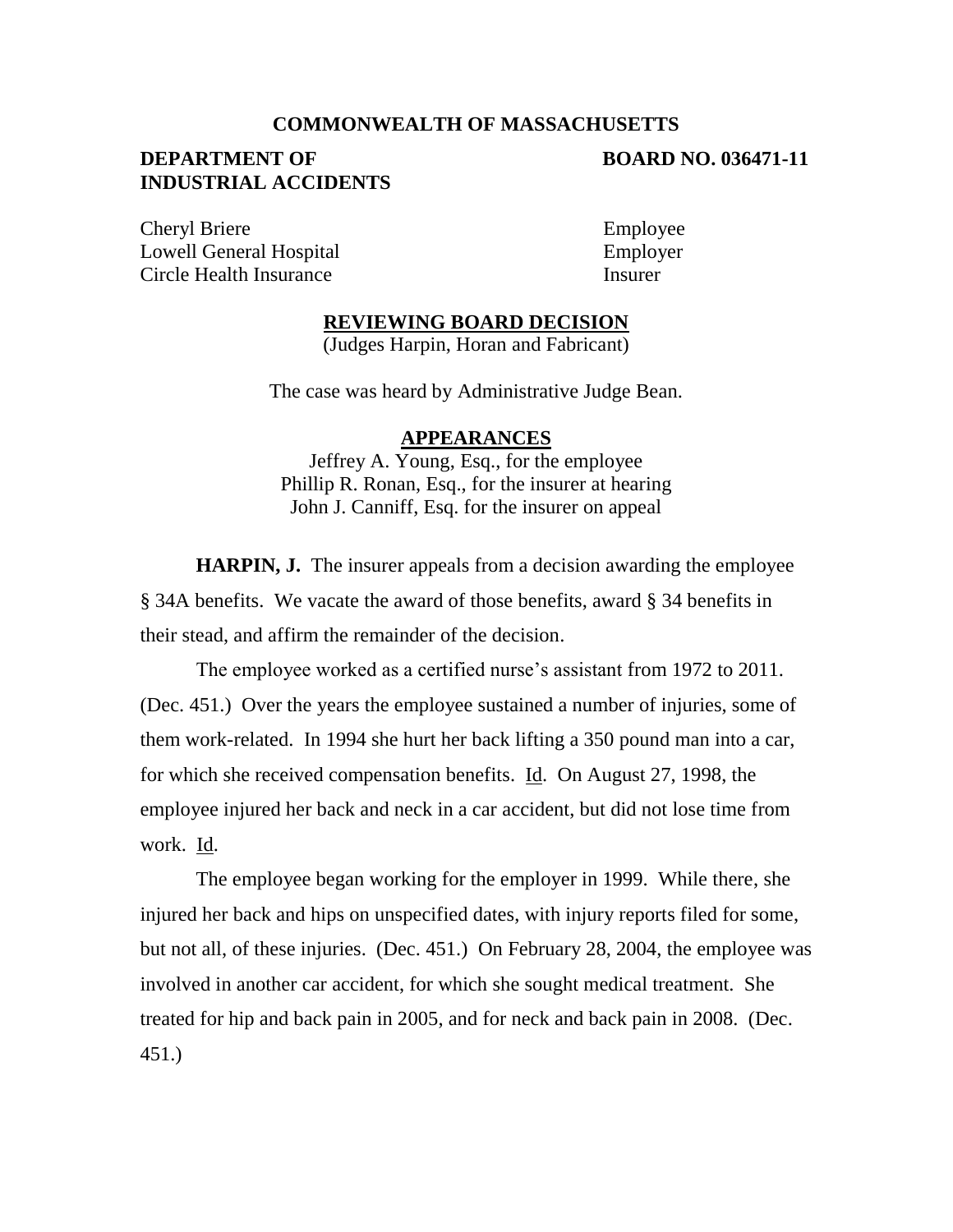On December 4, 2011, the employee sustained a work-related injury to her hands, neck and back when she helped her co-workers lift a 400 pound patient. (Dec. 451.) Although she finished her shift and worked the next day, by December 6, 2011, the employee sought a leave of absence from her job. She told the employer the pain she felt, from wear and tear on the job, work injuries, and the lifting injury on December 4, 2011, made it impossible for her to perform her job. (Dec. 452.) She left work and has not returned. Id.

On April 23, 2012, the employee filed a claim for §§ 34, 13 and 30 benefits from December 6, 2011, and continuing.<sup>1</sup> The insurer filed a timely denial, raising liability, disability, causal relationship, and the applicability of § 1(7A) as defenses. After a conference, the judge issued an order on July 19, 2012, ordering the payment of § 34 benefits from December 6, 2011, and continuing, as well as medical benefits. (Dec. 450.) The insurer was allowed to file a late appeal, and the matter was scheduled for a hearing on May 22, 2013. (Dec. 450.) At the hearing the employee sought the payment of § 34 benefits from December 6, 2011, and continuing, reserving any claim for § 36 benefits. The insurer raised the same defenses it previously raised at the conference. In his decision the judge awarded the employee § 34A benefits, and denied the insurer's § 1(7A) defense, on the ground that he found the lifting incident of December 6, 2011, to be a major cause of her disability. The insurer appeals raising three issues, which we address in turn.

The insurer first argues the judge erred in awarding the employee § 34A benefits retroactive to her December 6, 2011, date of injury, when the employee never claimed such benefits. We agree.

The employee's hearing memorandum is clear: she sought only § 34 benefits from December 6, 2011, and continuing. Rizzo, supra. At the onset of

<sup>&</sup>lt;sup>1</sup> See <u>Rizzo</u> v. MBTA, 16 Mass. Workers' Comp. Rep. 160, 161 n.3 (2002)(permissible to take judicial notice of documents in Board file).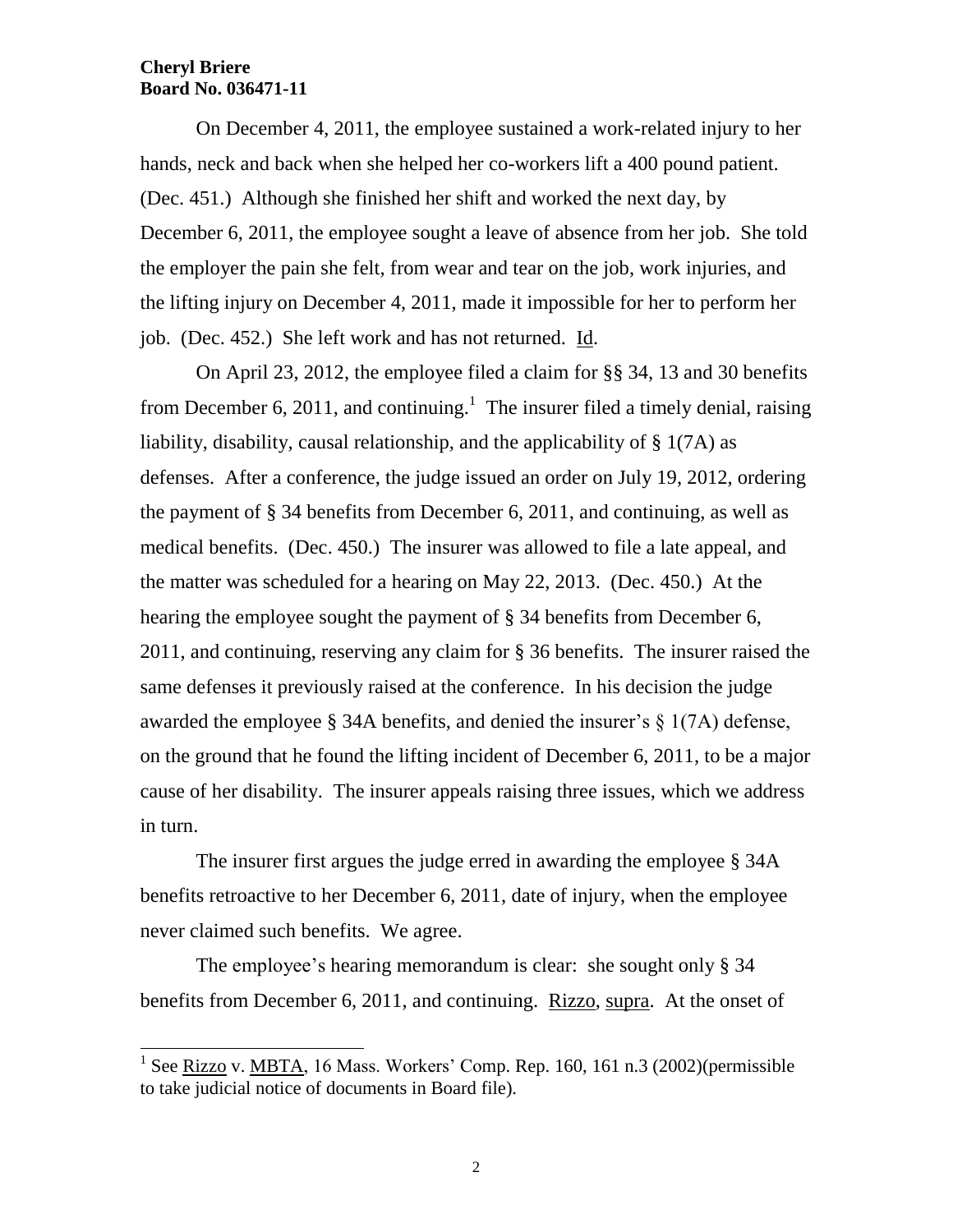the hearing the judge stated: "[t]he employee is seeking section 34 compensation from December 6, 2011 to the present and continuing. She's also seeking medical benefits pursuant to sections 13 and 30." (Tr. I, 2-3)<sup>2</sup> At no time did the employee claim entitlement to § 34A benefits.

We have held that a judge must decide the issues presented before him, but may not stray from the parameters of the dispute between the parties. Burgos v. Superior Abatement, Inc., 14 Mass. Workers' Comp. Rep. 183, 185 (2000). When there is no claim before a judge for § 34A benefits, as here, and the issue was not tried by consent, it is error for the judge to award such benefits. Gebeyan v. Cabot's Ice Cream, 8 Mass. Workers' Comp. Rep. 101, 103 (1994); Medley v. E.F. Hauserman Co, 14 Mass. Workers' Comp. Rep. 327, 330 (2000). The judge's award of § 34A benefits is thus vacated.

Nevertheless, there was sufficient evidence to find that the employee was totally disabled due to the December 4, 2011, incident. We thus amend the decision and order that § 34 benefits, in a weekly amount of \$355.23, based on her average weekly wage of \$592.85, be awarded from December 4, 2011, to exhaustion. The employee is free to file a further claim for weekly benefits if she so wishes. See Halama v. Mestek, Inc., 17 Mass. Workers' Comp. Rep. 245, 247 (2003).

The insurer also argues the judge erred in not only improperly discounting its § 1(7A) defense, but in mischaracterizing the medical evidence to find that the employee's 2011 industrial accident remained "a major" cause of her total disability. It seeks the denial and dismissal of the employee's claim, on the basis that the employee failed to present any medical opinion evidence that would meet her burden of proof under § 1(7A).

At the hearing the insurer asserted that the impartial physician, Dr. Warnock, had identified "several non-work related pre-existing medical issues to

<sup>&</sup>lt;sup>2</sup> The transcript of the hearing on May 27, 2013, is designated as "Tr. I," and that of the hearing on September 19, 2013, is designated as "Tr. II."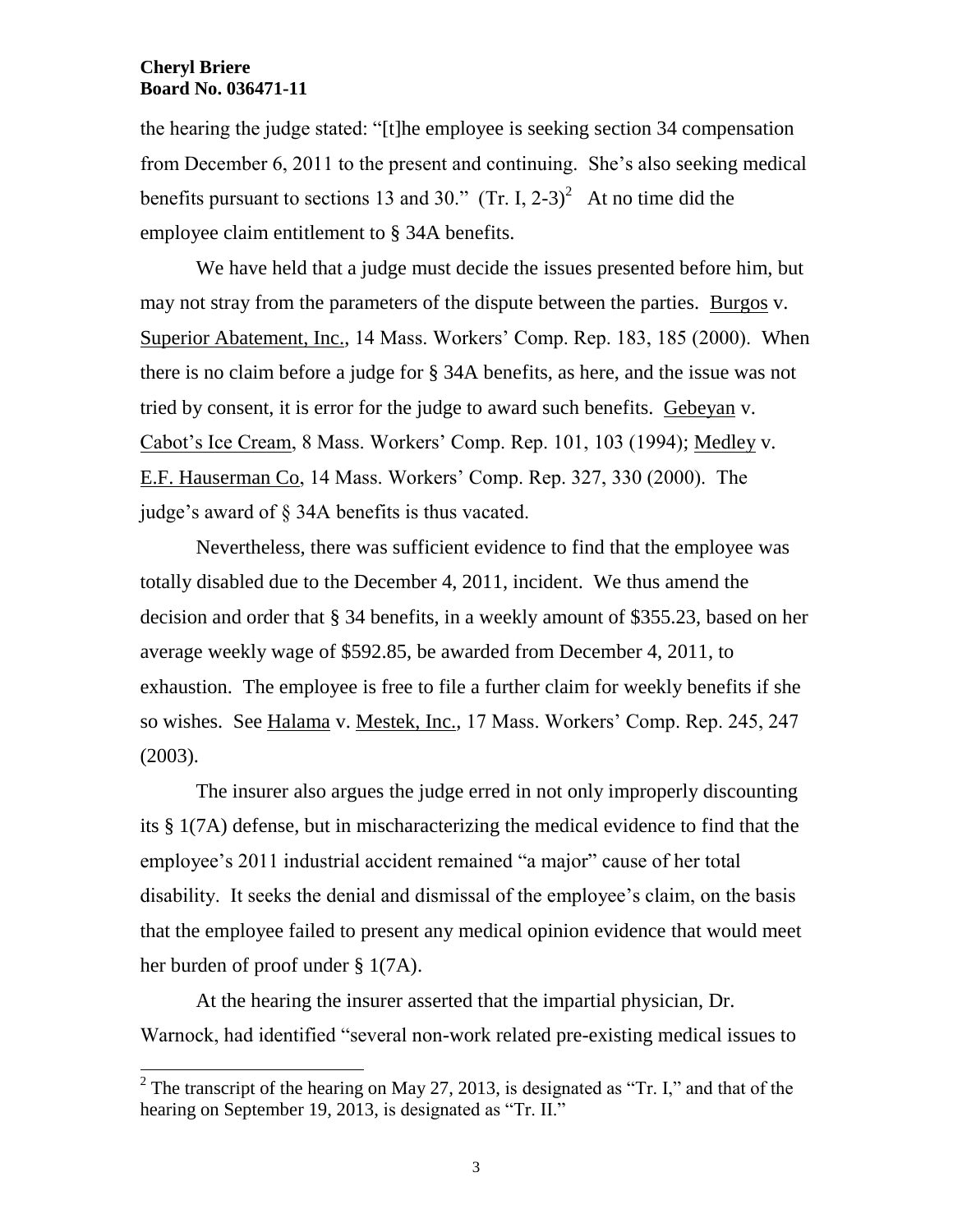her back, her neck, her arms and her hips." (Tr. I. 4.) The insurer then noted "language . . . from some treating physicians that there might have been an exasperation (sic)." Id. It argued that this satisfied its burden to show a combination injury. MacDonald's Case, 67 Mass.App.Ct. 650, 660 (2009).

While the judge acknowledges the raising of the defense in the decision, (Dec. 1), he does not conduct the requisite § 1(7A) analysis. See Vieira v. D'Agostino Assocs. 19 Mass. Workers' Comp. Rep. 50 (2005). Instead, he adopts Dr. David Morley's opinion that the employee's back pain, which stemmed from an L4-5 herniation and L5-S1 degenerative changes, was due to "the heavy stresses imposed on [the employee] while performing the physical duties of a CNA." (Dec. 453, 456, citing Dr. Morley's report of June 26, 2013 [Ex. 9], p. 3 and his deposition, pp. 14, 16, 34, 41, 42.). He also adopts the opinions of Dr. Jessica Wieselquist, the employee's primary care physician, who found the employee to be disabled due to anxiety, sleep issues, neck, back and hand pain, with the back pain causally related to the employee's work as a CNA. (Dec. 454, 456; Ex. 8.) The judge then finds the December 2, 2011, incident was a major cause of the employee's disability, "but the more important cause of her disability and need for treatment is the many years of heavy work required of a certified nursing assistant, including much heavy lifting, pushing and pulling patients ... which caused both the employee's lumbar and upper extremity injuries." (Dec. 455.) He concludes that as her CNA work was a major cause of her disability, "the insurer's section 1(7A) defense fails." Id.

The insurer is correct that neither Dr. Worley nor Dr. Wieselquist ever stated the December 4, 2011, incident was a major cause of the employee's disability or need for treatment. However, they both did state that the employee's back pain was causally related to her work as a CNA, (Exs. 8 & 9), with Dr. Wieselquist stating that the employee's anxiety and sleep problems were also causally related as well. (Dec. 454; Ex. 8.).

4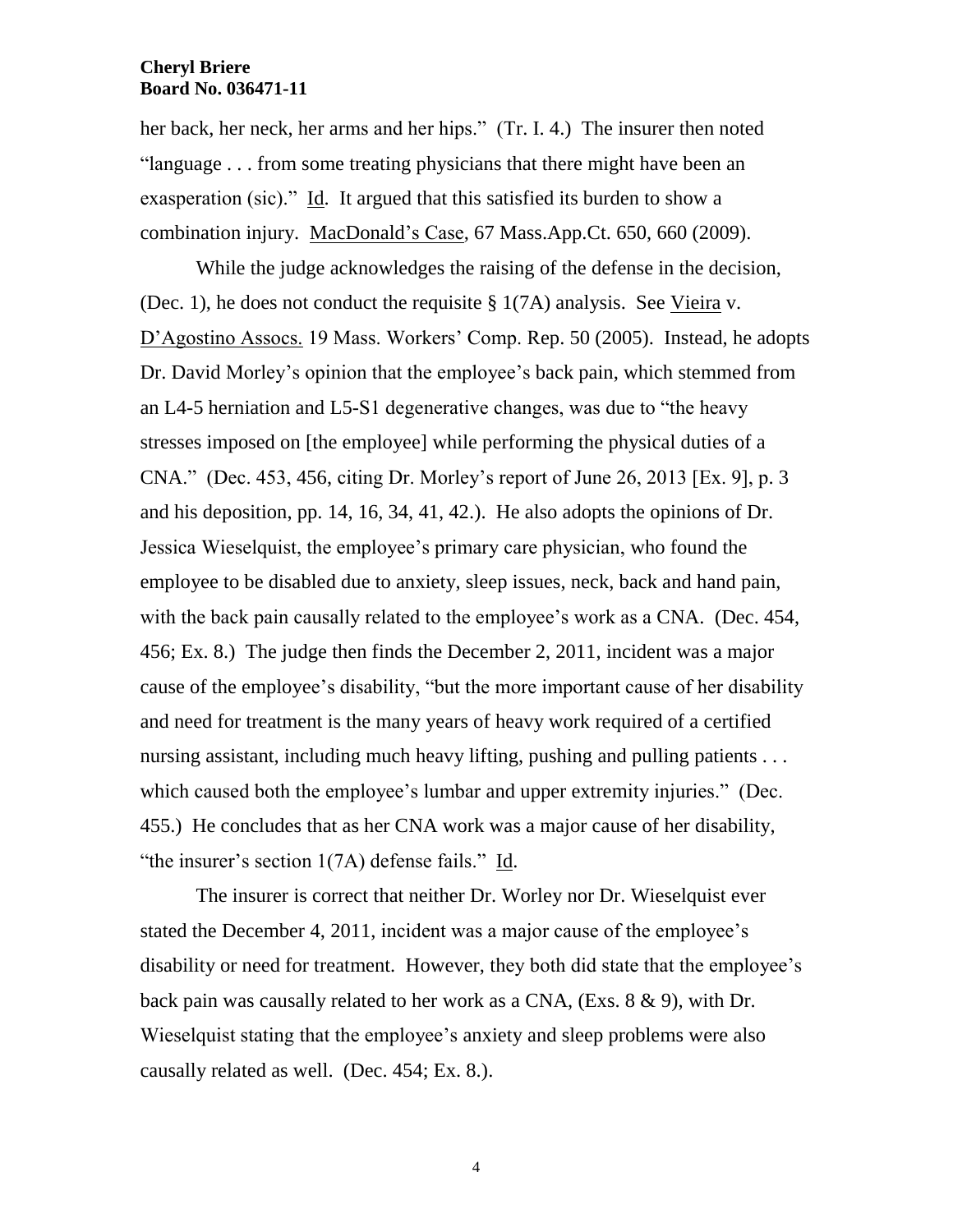The insurer's argument fails due to a basic tenet of § 1(7A). When there is a combination of a prior condition and the industrial accident, the employee is not subject to the higher burden of proving "a major cause," when the prior condition is work-related. Martinez v. Georges Renovations LLC, 28 Mass. Workers' Comp. Rep. 73, 76 (2014). That is the case here. The judge adopted the doctors' opinions that the employee's pre-existing orthopedic, anxiety and sleep issues were due to her prior work as a CNA. Those issues "caused both the employee's lumbar and upper extremity injuries," which then led to her disability. (Dec. 455.) That being the case, there was no need to require the employee to meet the enhanced "a major" burden of proof of  $\S 1(7A)$ .<sup>3</sup>

We find the insurer's third argument to be without merit.

We therefore vacate the award of § 34A benefits and award in its stead § 34 benefits, in the amount of \$355.23 per week, from December 5, 2011, to exhaustion.

Pursuant to G. L. c. 152, § 13A(6), the insurer is directed to pay the employee's counsel a fee of \$1,613.55.

So ordered.

l

William C. Harpin Administrative Law Judge

\_\_\_\_\_\_\_\_\_\_\_\_\_\_\_\_\_\_\_\_\_\_\_\_\_\_\_\_\_\_

\_\_\_\_\_\_\_\_\_\_\_\_\_\_\_\_\_\_\_\_\_\_\_\_\_\_\_\_\_\_

Mark D. Horan Administrative Law Judge

 $3$  The judge did find that the "lifting incident of December 4, 2011 is a major cause of her disability." (Dec. 455.) This was a mischaracterization of the doctors' opinions, as neither gave the "a major cause" statement, but in the context of the "as is" standard, this misstatement was harmless error, given the doctors' clear opinions on simple causal relationship of the employee's disability to the lifting incident. See Dellarusso v. Mass. Gen. Hosp., 25 Mass. Workers' Comp. Rep. 415, 417-418 (2011).